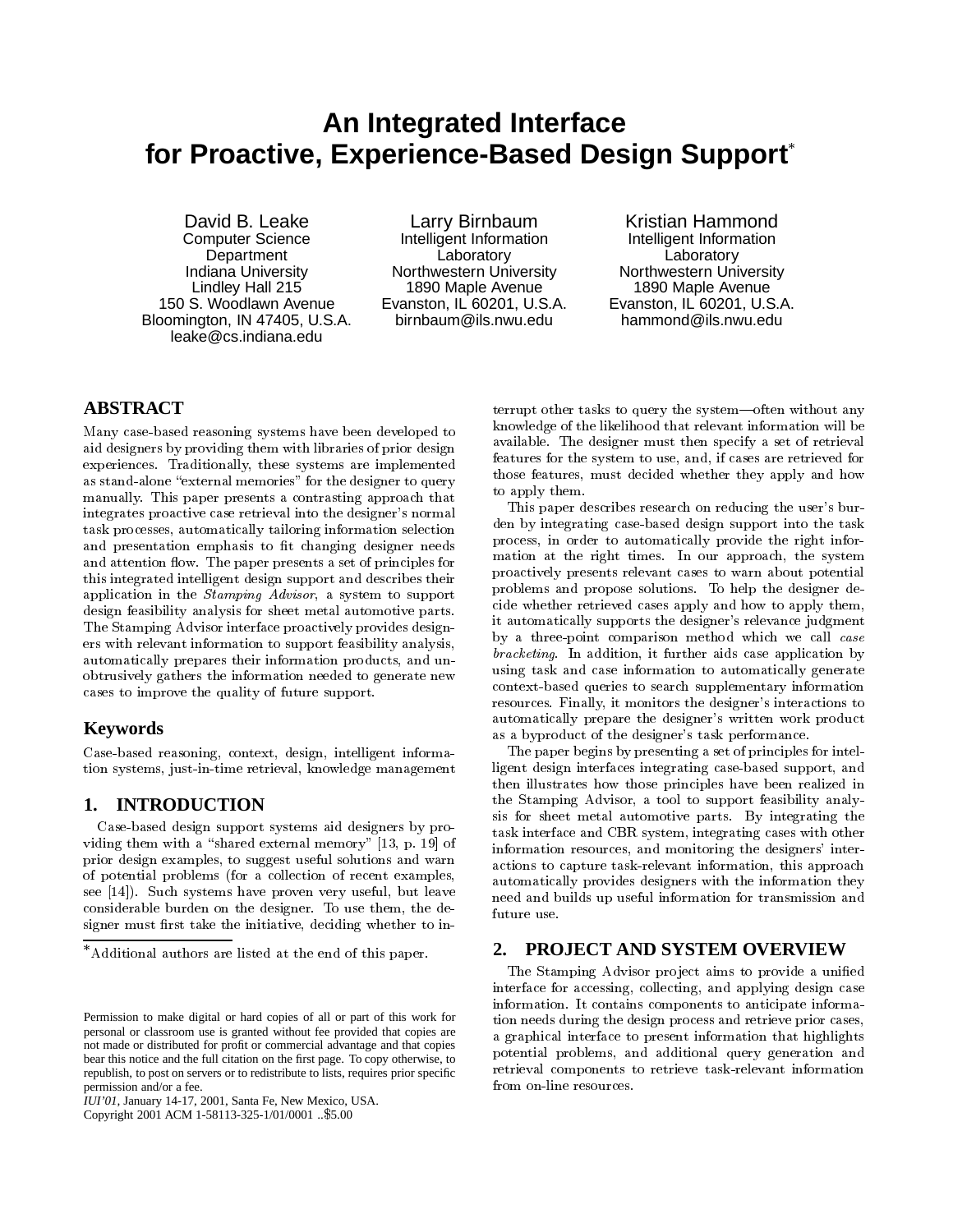The Stamping Advisor supports the analysis of a design by first retrieving cases for similar previous parts that suggest potential issues, providing the part descriptions, issue descriptions, and descriptions of their resolutions to the feasibility engineer, and automatically retrieving bracketing cases to help determine whether the issues apply. It uses the information about prior issues to automatically generate queries to retrieve web-based information relevant to those issues, searching on-line Ford manuals. Its final product is the report that the designer must provide at the end of feasibility analysis. Thus the system supports a designer by (1) proactively providing relevant prior cases, (2) integrating the presentation of those cases naturally into the designer's attention flow, (3) supporting the designer's case evaluation and case application, and (4) unobtrusively capturing information to generate the designer's information product.

# **3. PRINCIPLES FOR INTEGRATED INTELLIGENT DESIGN SUPPORT**

The Stamping Advisor's design was guided by five principles for intelligent design support interfaces:<sup>1</sup>

- bined system must fit seamlessly into the designer's normal problem-solving process.
- Just-in-time, context-based retrieval. The system must proactively anticipate information needs for the current design subtask, and automatically provide the right information when it is needed, rather than placing the burden on the user to formulate requests.
- Knowledge source integration. Retrieval must bring multiple knowledge sources to bear in a coherent way, both to aid the task directly and to help determine the applicability of provided information in the cur rent context.
- Automatic generation of information products and experience capture. The interface must generate the designer's information products, using its monitoring of task context to gather needed information, and must exploit the knowledge it gathers to automatically store new cases to improve future support.
- Cross-task integration. The interface must support integration of information across different subtasks of the design process. This integration should automatically access information about the previous tasks to provide a context for its information presentation and should produce products that can be used by down stream reasoning processes.

This paper focuses on how the design of the Stamping Advisor's user interaction contributes to the realization of these principles. The system's contributions to case-based reasoning are discussed in [9], which illustrates the system with an earlier version of the interface.

# **4. THE STAMPING ADVISOR'S TASK DOMAIN**

Work on the Stamping Advisor arose from needs at the Ford Motor Company to develop an intelligent interface to assist manufacturing engineers as they consult prior parts during stamping feasibility assessment. In the design process for automotive parts, manufacturing engineers interact with design engineers to ensure manufacturing feasibility. Given a preliminary part design, manufacturing engineers produce a feasibility study identifying manufacturability issues that may affect part quality, production efficiency, or manufacturing costs. Feasibility judgments are made mainly on the basis of part geometry and material properties. For example, some shapes are difficult to make because of the stretchability of metal, which may result in unpredictable "springback" of the metal towards its original shape after stamping. The feasibility engineer's task is to identify potential problems, to justify why they are likely to occur, to estimate the resulting costs if they are not addressed, and to propose design revisions to remedy them.

A central issue in this process is how to provide feasibility engineers with the information they need. Expert feasibility engineers report that they often base their judgments on specic experiences with prior designs, but novices must begin without this resource, and even experienced engineers may lack experience with the most relevant designs for a particular part. At the start of the project, the Ford Motor Company had already captured paper records of issues and decisions and had gathered initial "seed cases" in a database, and wanted to develop effective access methods. At that point, on-line manuals and other information resources existed to aid the feasibility analysis task, but it was often time-consuming for engineers to locate the information they needed. Likewise, when engineers completed their analysis, communicating their decisions and justications was cum bersome: The standard method for communicating their decisions was to prepare and send a paper document.

This led to our research on methods for providing feasibility engineers with two types of support. The first type is support in the form of needed information: the information they need to identify potential issues, and the supplementary information they need to evaluate those issues and support their evaluations. The second is support in the form of records of their task activity, to transmit to upstream designers-to suggest and justify design revisions-and to downstream designers-to justify the final design.

We will discuss the resulting approaches in four sections. The first three sections describe ways the system provides needed information: The issue summary interface, which integrates proactive case retrieval into the engineer's normal task process; the issue examination and case bracketing interface, which helps engineers determine the applicability of issues and repairs; and the automatic context-based query formation mechanism, which combines task characteristics with extracted case features to form queries for needed supplementary information. The fourth section describes the information collection and transmission process. We note, however, that the Stamping Advisor performs its information collection during ongoing processing as the designer

<sup>&</sup>lt;sup>1</sup>These principles are revised from [9].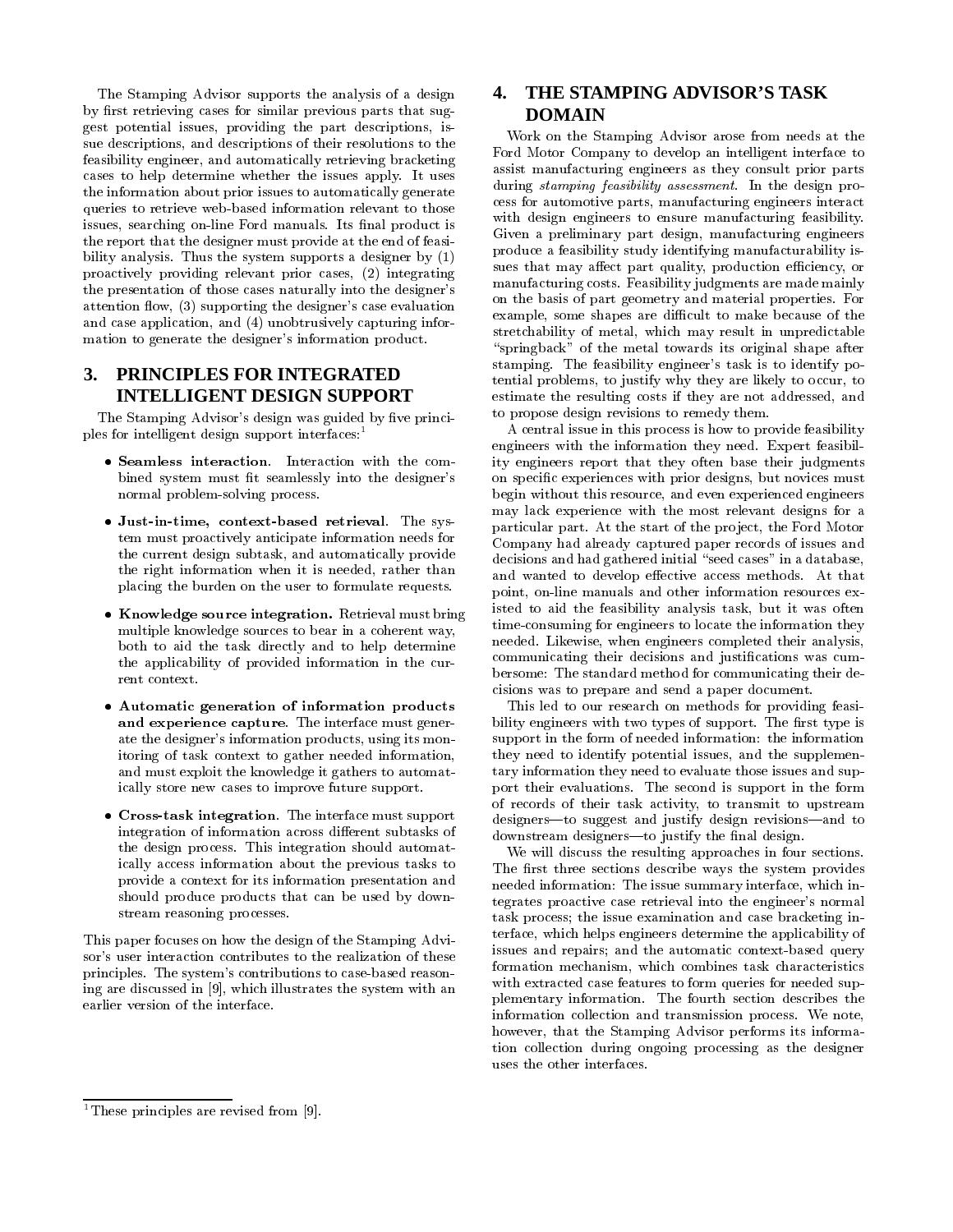## **5. THE ISSUE SUMMARY INTERFACE**

One of the goals of the Stamping Advisor pro ject is to make the presentation of cases fit the engineer's own reasoning. This is done both through the design of the issue summary interface, and by using knowledge of the engineer's task to anticipate the engineer's information needs and proactively supply the engineer with useful information.

In the traditional feasibility analysis process, feasibility engineers evaluate parts by examining the CAD image of the part to evaluate. Interviews with feasibility engineers established that one of their reasoning styles is to scan the image sequentially, tracing around the border of the part looking for portions of the design that raise feasibility issues. The Stamping Advisor's primary interface parallels and supports this process by augmenting the CAD image of a part with automatically-generated annotations for part regions, each annotation summarizing the results of an automatic retrieval of cases for parts with similarities in those regions (e.g., the headlamp area would be annotated with a summary of retrieval results for cases involving issues for similarly-shaped headlamp regions). As shown in figure 1, the graphical interface organizes case information geometrically according to the regions of the part. To gather information relevant to cation process region the Stamping Advisor performs a separate region sections. each region, the Stamping Advisor performs a separate retrieval for each region, based on a coarse-grained geometric representation. Many stamping issues are associated with single regions, but issues can also involve problems related to interacting features from adjacent regions; see [9] for further discussion of the system's retrieval methods.

As the engineer scans each part region, he or she can consult the issue summaries to suggest regions requiring special scrutiny and to provide access to relevant cases. The issue summaries include the number and severity of issues found for each region, highlighted with color-coded warnings to identify the most problematic regions (a green bullet when prior cases support feasibility, yellow for limited problems, and red for more serious problems). Figure 1 shows the issue summary interface for an automobile fender. In the screen image, the bottom center box, describing the wheel opening, is marked with a yellow bullet because previous cases identied two potential issues, but both were resolved. No other problems were found, so all other bullets are green.

Based on the issue summary information, the feasibility engineer may select a region of interest to examine using the issue examination and case bracketing interface. This provides the capability to view and edit the issues suggested by prior cases. The sample window shown in Figure 2 presents an example in which two issues have been found, both associated with the trim condition of the "forming bottom." These are summarized in a menu at the top of the page, which highlights the issues with color-coded bullets (red, yellow, or green) to indicate their estimated severity. In this example, two distinct issues were found involving the trim condition, one that a prior feasibility engineer chose to disregard (indicated in green) and one more serious (indicated in yellow).

The engineer may choose not to examine an issue, in which case the prior engineer's response is added to the final report. When the engineer chooses to examine the problem, he or she may select issues from the issue menu to see more detailed information: (1) the specic aspects of the region involving issues, (2) a standardized, structured description of the problem, and (3) how it was resolved by a previous

designer. For each problematic feature, the case representation contains a representation of the problem in terms of the part feature with potential problems (e.g., the \forming bottom"), the attribute of the feature causing the problem (e.g., "trim tolerance"), and a qualifier of the problem (e.g., that trim tolerance is "tight"). The case also includes a solution description. The solution may simply be to ignore the problem, or a structured description including the feature, the action (e.g., "increase" for trim tolerance), the specific action parameters (e.g., from  $+1.0/-1.0$  to  $+5.0/-1.0$ ), and optional textual rationale for the change.

When presented with this information about a relevant prior issue, the designer must decide whether the issue applies, its level of severity, whether to request a design change, and if so, what change to request. This requires assessing the applicability of the prior case and its solution. The Stamping Advisor supports this process in two ways. First, it supports a three-way comparison process between the most similar prior design with the problem, the current design, and the most similar design without the problem. Second, it automatically generates queries to search supplementary knowledge sources for information to guide the case application process. These are discussed in the two following

# **6. CASE BRACKETING: COMPARING ISSUES WITH BORDERING CASES**

After presenting retrieved cases, case-based decision-aids often leave to the user the task of judging their applicability. As expressed by Kolodner (p. 57, 1991), these systems serve only as memories: "we leave the real decision making to people." Yet in practice, it may be difficult for users to decide whether a given case applies, to identify the signicant features, or to know the scope of changes needed to overcome its problems. For example, when assessing the severity of a problem it is useful to know whether a minor variant is likely to be successful, as well as to have guidance on which features to change. The Stamping Advisor provides this information by using its cases in a novel way. Rather than simply presenting the most similar case(s), as is customary in CBR systems, it automatically presents the user with two side-by-side bracketing cases to compare to the situation at hand: the most similar with the problem and most similar without. These cases help delineate the limits of the problem being considered. They enable to designer to determine which features are important to the issue, by noting differences between the success and failure cases, and to assess the severity of the problem, by comparing current features to the most relevant good and bad prior examples. They also suggest additional possible repairs that are implicitly contained in the case base, by presenting a similar design that would overcome the problem. Figure 2 shows the presentation of two bracketing cases for a problem in the condition of the part trim.

# **7. AUTOMATIC CONTEXT-BASED QUERY FORMATION**

To further support the designer's evaluation of problem severity and selection of responses, the issue examination interface also allows search of on-line resources (e.g., the electronic design manuals on Ford's internal network). Using knowledge of the user's task and task context, determined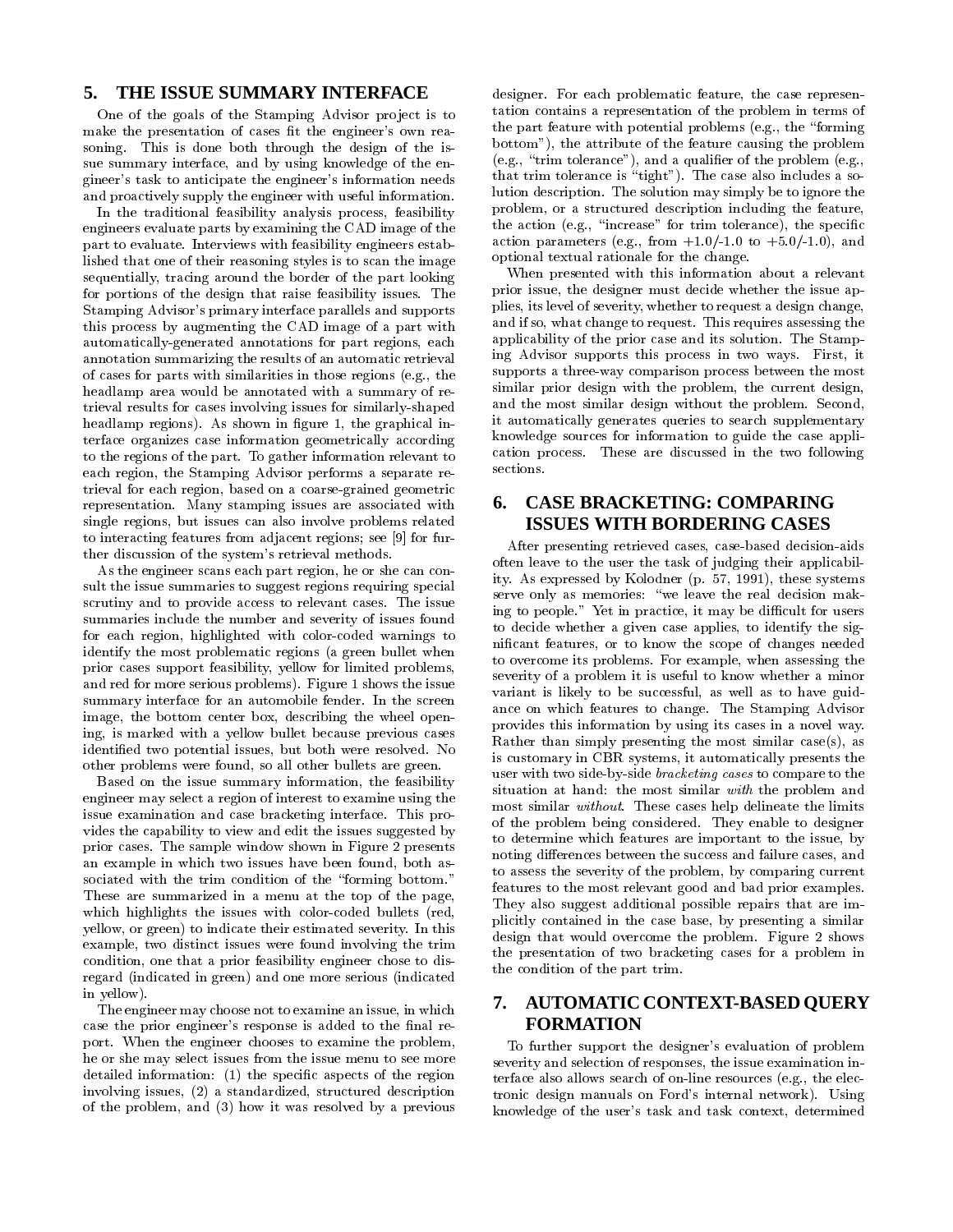

Figure 1: Screen image from the Stamping Advisor's issue summary screen.

by an overall task model and the cases under consideration, the system automatically formulates targeted queries to go against any documents indexed by standard search engines.

The Stamping Advisor builds queries using two types of information. The first ("part search terms"), is a set of basic descriptive features relevant to the domain, including the car model, part region, and name of the problematic feature. The second ("problem search terms"), is a set of problem attributes extracted from the problem description of the retrieved case. The system forms its queries by extracting textual strings for each piece of information from the current task context (the record of the part being designed and the prior case suggesting a problem): the name of the vehicle for which the current part is being designed (e.g., "Ranger"), the name of the current part region (e.g., "wheel opening"), the problematic feature (e.g., "forming bottom"), and the problem in question (e.g., poor trim condition). Upon the feasibility engineer's request, this query is used to search for relevant guidelines in on-line manu als. Before initiating a search, the engineer can request that the query be focused only on similar parts or similar problems, and can edit the query text as desired (e.g., replacing "Ranger" to compare the styling on a different line of car). Sample query options are shown at the bottom of Figure 2.

Once created, the query can be passed to any Internet search engine to search selected resources. The current implementation uses the system Verity to index on-line Ford documents such the Ford Style Guide. The search engine result—a ranked list of matches—is presented to the feasibility engineer to select documents to retrieve. Evaluating and refining this query-generation method are topics for future research, but informal tests suggest that it is sufficient

to retrieve relevant information in this domain, which has a fairly standardized lexicon and for which the indexed docu ments are all task-focused resources.

# **8. INFORMATION COLLECTION AND TRANSMISSION**

Most case-based design support tools have a natural goal: aiding a designer in his or her direct task. However, in industrial settings, the designer's task is only one step in an extended process. In stamping design, the design is refined though an iterative cycle of critiques by the feasibility engineer, which must be conveyed to upstream designers so that they can revise the design or reject changes. When a design is finalized, the designer must pass information to downstream design team members who evaluate and apply the final design. These communications require generation of a record to contain information on issues and the feasibility engineer's justications for why they matter (or do not matter), and how they were resolved. Thus the effectiveness of the system depends not only on its interaction with the current engineer, but also on its interaction with up- and downstream designers-as well as its support of temporallydelayed communication with future designers who may wish to consult the current designer's reasoning in the future. As a result, building up a record of the designer's decisionmaking, generating the final work product for communication downstream, and capturing new cases are all central system tasks. As the Stamping Advisor is used, the system automatically records information to build up task records as a byproduct of the basic feasibility assessment task.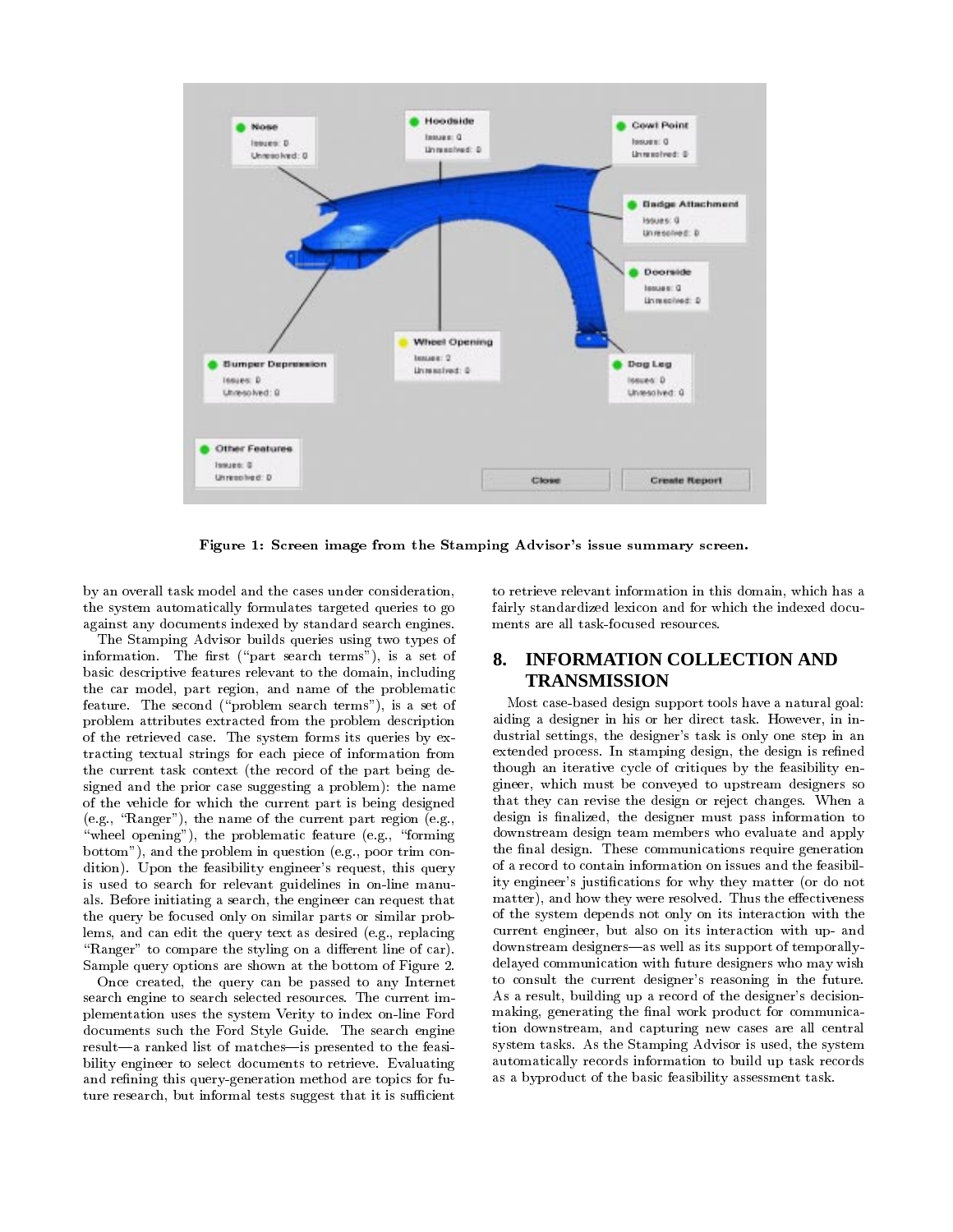| <b>RANGER: FRONT FENDER OUTER</b><br>1L54-16015-6-AA<br>Wheel Opening                                                                                                                                 |                   |                   |  |                             |                |                           |                        |  |
|-------------------------------------------------------------------------------------------------------------------------------------------------------------------------------------------------------|-------------------|-------------------|--|-----------------------------|----------------|---------------------------|------------------------|--|
|                                                                                                                                                                                                       |                   |                   |  |                             |                |                           | <b>Total Issues: 2</b> |  |
| 2. trim condition of forming bottom is poor                                                                                                                                                           |                   |                   |  |                             |                |                           |                        |  |
| 1. trim condition of forming bottom is poor<br>2. trim condition of forming bottom is poor                                                                                                            |                   |                   |  |                             |                |                           |                        |  |
| forming bottom                                                                                                                                                                                        |                   |                   |  | Action:                     |                | increase                  |                        |  |
| <b>PROBLEM</b>                                                                                                                                                                                        |                   |                   |  | Measure:                    |                | ltrim tolerance           |                        |  |
| Qualifier:                                                                                                                                                                                            | DOOF              |                   |  | To:                         |                | $+5.0/-1.0$               |                        |  |
| Attribute:                                                                                                                                                                                            | ltrim condition   |                   |  | From:                       |                | $+1.0/-1.0$               |                        |  |
| Feature:                                                                                                                                                                                              | forming bottom    |                   |  | Reason:                     |                | ) improve acceptance      |                        |  |
| pending<br>Status:<br>Problem: trim condition of forming bottom is poor<br>Solution: increase trim tolerance from $+1.0/-1.0$ to $+5.0/-1.0$<br>Reason: increase trim tolerance to improve acceptance |                   |                   |  |                             |                |                           |                        |  |
| <b>WITH SAME PROBLEM</b>                                                                                                                                                                              |                   |                   |  | <b>WITHOUT SAME PROBLEM</b> |                |                           |                        |  |
| Part number:<br>XS41-16015-6-BC \                                                                                                                                                                     |                   |                   |  | Part number:                | 1L24-16015-6-A |                           |                        |  |
| Line/Model:<br>TAURUS / DB-ALL                                                                                                                                                                        |                   |                   |  | Line/Model:                 | EXPLORER /     |                           |                        |  |
| <b>View Process Sheet</b>                                                                                                                                                                             |                   |                   |  | U152/EXPLORER               |                |                           |                        |  |
|                                                                                                                                                                                                       |                   |                   |  |                             |                | <b>View Process Sheet</b> |                        |  |
| Part Search Terms: ranger wheel opening forming bottom<br>Problem Search Terms: trim condition forming bottom poor<br><b>Search Web Sources</b>                                                       |                   |                   |  |                             |                |                           |                        |  |
|                                                                                                                                                                                                       | <b>Create New</b> | <b>SaveAs New</b> |  | Save/Update                 |                | <b>Delete</b>             | Close                  |  |

Figure 2: The issue examination and bracketing interface, presenting wheel opening issues. The current part is bracketed by the closest problem- and non-problem cases for the current issue.

## **8.1 Capturing issue descriptions and responses**

As the system helps feasibility engineers to identify issues and determine appropriate responses, it also aids them in 8.2 describing their conclusions. To facilitate information entry, it automatically fills in a record with information extracted from the current subtask and context. This includes information from the current part record (e.g., part number), as well as predicted problems (from prior cases), and their previous solutions. The designer may simply accept these descriptions, or may enter or adjust additional information using pulldown menus for different fields. Each menu provides options from a standard vocabulary of problem and feature descriptions. This facilitates problem entry and also assures that problems will be described in a standardized vo cabulary, facilitating future retrievals by the case retrieval mechanism.

To increase flexibility, the information from the menus may also be supplemented with free-text information if needed. This supplementary information could potentially be mined

to identify new vocabulary elements as the system is used, but this has not been explored in the current system

#### **8.2 The report and case generators**

At the close of the feasibility assessment process, the system uses information gathered throughout the task process to generate a Final Report Document to be sent up- or down stream, replacing documentation generated by hand. In the task model developed for the Stamping Advisor, the information needed by the evaluation process is: (1) the part being examined, (2) the issues considered, (3) how they were disposed of, and (4) the substantiating evidence relevant to the issues and decisions (e.g., the cases with the most similar regions with problems and how the previous designers disposed of those issues, and the cases with the most similar regions without issues). The Final Report Document (FRD) is produced as the by-product of the user's decisionmaking and requires no additional effort on his or her part beyond recording the previously-described decisions (which are a small subset of the information that previously needed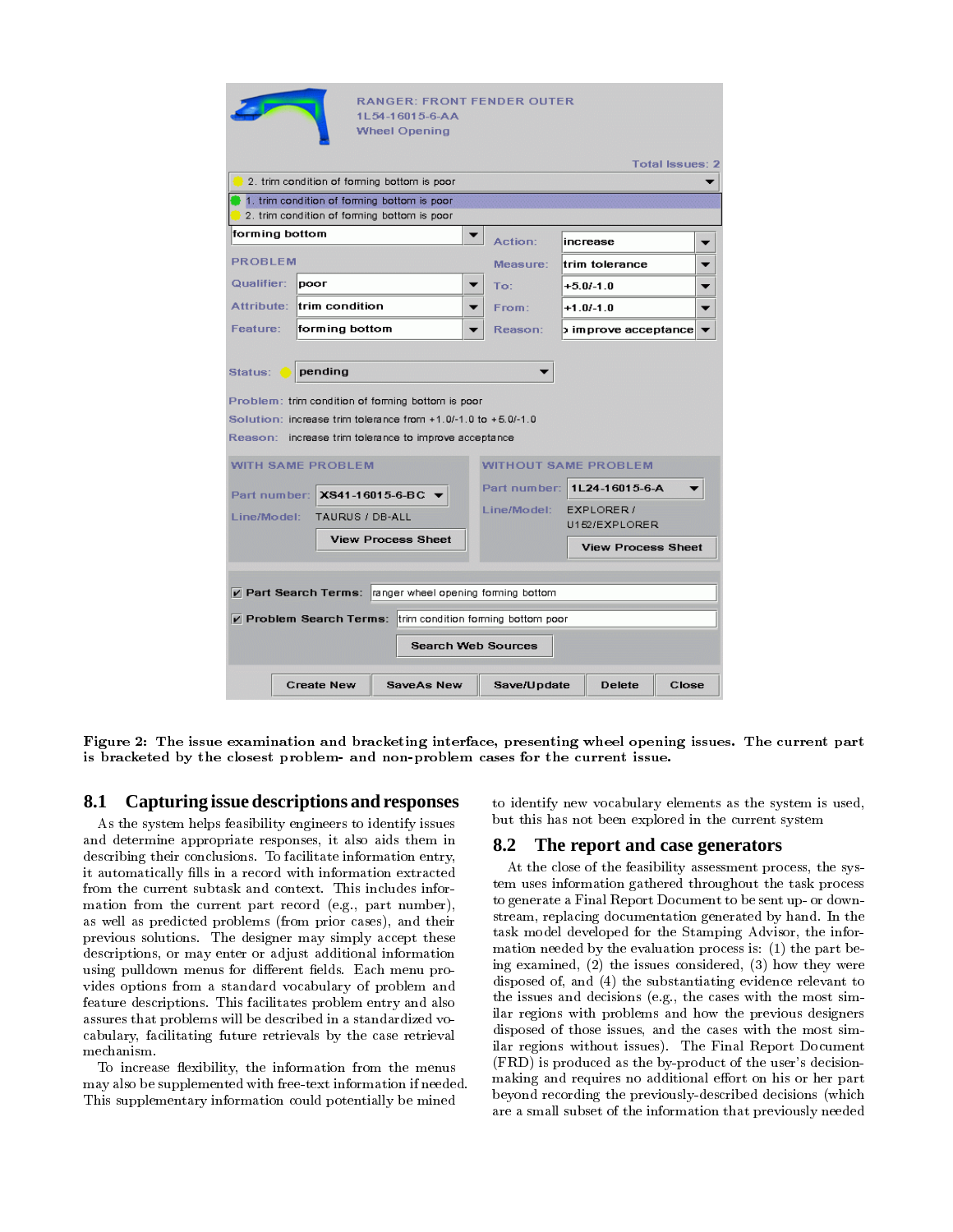to be entered on paper reports to be sent downstream). A sample FRD is shown in Figure 3. The FRD highlights each region under consideration in yellow on a small part image, and presents part features, issues, and bracketing case information. The document is an html page containing links to the case records for the bracketing cases considered by the feasibility engineer, so that downstream designers can examine those cases to clarify questions.

Although the Stamping Advisor project focuses only on feasibility analysis, it illustrates a general approach for gathering data at each phase of a design process, to make the growing record available to other processes in order to support related reasoning and for them to add to this record for future use. As an example of how this could be used, consider the development of part and process designs for stamped automobile body parts, which involves four design phases: engineering design (of the initial shape), feasibility analysis, die process design (to determine how stamping will be done, and with how many dies), and die design. Cases storing information captured or augmented during each design phase can provide a vehicle for the automatic accu mulation of information and communication up- and down stream, for designs, issues, revisions, and rationale. Thus automatic case capture also provides a medium for capturing information for automatic transmission and use at multiple points in the design process.

This type of information is particularly important for designing for manufacturability, which aims to increase design and manufacturing efficiency by taking manufacturing issues into account from the beginning of the design process. Design for manufacturability requires bringing lessons to bear across different design phases, and is often impeded by lack of communication between designers involved in different phases. Consequently, design aids that automatically share information across design phases promise important bene fits. For example, problems revealed during the die design process for a part may suggest new lessons about which shapes are hard to manufacture and why. The resulting cases—generated during the die design phase—can then be applied during future feasibility analysis, in order to warn the engineering designer so that problematic shapes can be avoided.

## **9. PERSPECTIVE**

## **9.1 User Response**

The Stamping Advisor was developed in consultation with Ford feasibility engineers, to understand their task process and assure that the system design responded to their information needs. The final interface design, presented here, was tested by senior engineers from Ford's stamping operations divisions in Dearborn, Michigan and from multiple locations in Germany, who tested system functionality on a set of sample parts. Although their experiences with nu merous systems and system changes make them skeptical of new software tools, their responses were uniformly positive. After trying the system, one gave it the high praise of describing it as "a system we'd actually use."

#### **9.2 Relationship to Previous Research**

As described previously, the design of the Stamping Advisor was shaped by five principles for developing intelligent decision support systems for design. Its methods contribute to a number of research and applications areas, including case-based design support, design critiquing, knowledge management, and proactive retrieval.

#### *9.2.1 Case-based design support*

Case-based design support has been the sub ject of extensive study. For reasons of space, this section will focus on the Stamping Advisor's contributions to user interface issues for case-based support systems, referring the reader to [9] for a discussion centered on case-based reasoning issues.

Case-based design-aiding systems are often conceived as retrieval systems-"external memories"-for the user to invoke when needed. To retrieve cases, the user inputs a set of indices to guide case retrieval. For example, the SAM system [12] for architectural design allows users to retrieve cases by entering a building's name, filling out a form with important features, or entering a text string to match with the text in stored cases. In the FABEL system [5], the user first selects a retrieval method and then provides the data that method requires. This differs dramatically from the Stamping Advisor's approach, which automatically selects features in order to perform proactive retrieval.

Another contribution concerns the flexible focus of the Stamping Advisor's retrieval process. Previous systems that retrieve design images, such as [5, 6], do not attempt to re flect specific goals for using the retrievals. Consequently, they must retrieve based on overall similarity, rather than selectively focusing on task-relevant features. For example, when designing a fender, standard image-based approaches would always try to retrieve the case for the most similar prior fender. However, if the engineer is assessing the headlamp opening, the right retrievals will be fenders with similar headlamp openings, even if their overall styles are quite different (e.g., if a similar headlamp design was previously used in a truck rather than a car).

In case-based design aids, support for case application usually focuses on helping the user to interactively revise a design (e.g., [11]); evaluating the applicability of a proposed prior design—and gathering the information needed enable that evaluation-are left to the user. For feasibility analysis, however, this evaluation is crucial and may be quite subtle, requiring support. The three-point comparison supported by the Stamping Advisor's bracketing interface is a novel approach to supporting interactive case evaluation, and is applicable to a wide range of task domains.

The Stamping Advisor also differs from other case-based design aids by using knowledge about the task and information from retrieved cases to automatically generate search engine queries, to further assist the designer in understanding and applying the case at hand. (Cf. [16], which proposes using the complete textual descriptions of cases as input to an IR system in order to find additional similar cases.) The spirit of this approach is similar to the automatic contextbased query formation of Watson [3]. However, that system must generate a context description by hypothesizing the important points in an open document, while the Stamping Advisor has access to much more precise contextual information because of its tight task integration.

The Stamping Advisor's task integration also helps to address the classic CBR problem of how to build up an initial case library. Although the Stamping Advisor system is provided with an initial "seed case base," even if no cases were available in the system case library, the system would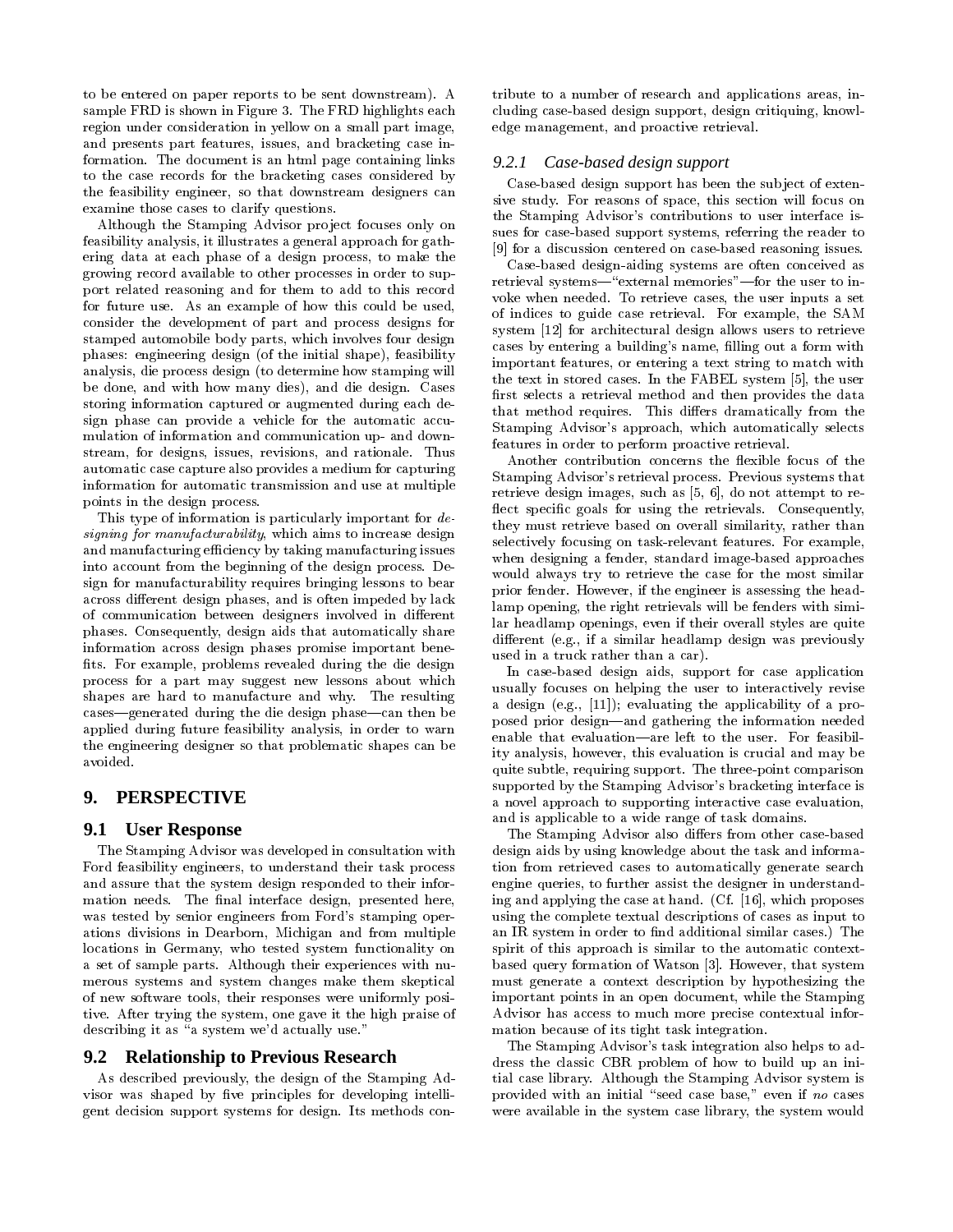

Figure 3: A final report document.

be useful as a convenient interface for generating the work 9.2.3 product of the feasibility assessment process (the Final Report Document) and aiding in searching on-line resources. This provides the incentive to use the Stamping Advisor while its case library is being built up, providing a stream of new cases for the system to capture during use.

#### *9.2.2 Design critiquing*

The Stamping Advisor's task of identifying potential design issues relates to research on design environments with embedded critics. As discussed in [4], research on critiquing systems has shown a delicate balance between passive (userinvoked) and active critics: user-invoked aids are often in voked too late, but active advice may be obtrusive and disrupt the designer's work flow. The Stamping Advisor's issue summary interface makes information summaries accessible at a glance during the engineer's part-scanning process, but does not intrude on the engineer's own reasoning.

An interesting question is how methods like the Stamping Advisor's could be integrated with other design support 9.2.4 tools, and at other points in the design process, to provide experience-based guidance wherever it is needed. For exam ple, ideally the system would be integrated with the CAD system used by the designer during initial design steps, to immediately warn of possible problems. Likewise, the system could be integrated with other tools to help the designer respond to the problems suggested by cases, e.g., to explore design variants with model-based visualization tools [17]. However, it is important to note that the ability to present prior cases and outcomes to the user provides useful support even when no models are available.

#### *9.2.3 Knowledge management*

Case-based reasoning is now receiving attention as a technology for knowledge management [1]. Although current knowledge management systems are designed with particular tasks in mind, it is usually the user who must make the actual link between tasks and information: the user decides whether to seek information, the type of information to seek, and the tools with which to access that information, as well as often taking extra steps to document the task process for capture. Likewise, lessons learned systems play an important role in numerous organizations [2], but are also often conceived of as passive resources that require manual information entry and user-initiated retrievals. The approach described in this paper contributes by instead making knowledge capture and access automatic byproducts of using the interface. Leake et al. [10] provide additional discussion of the project from a knowledge management perspective.

#### *9.2.4 Just-in-time retrieval and support*

The Stamping Advisor belongs to the class of *intelligent*  $information$  systems aimed at providing proactive, "just-intime" information access for individuals engaged in tasks. Examples of this approach include context-sensitive retrieval projects such as Watson [3], the remembrance agent [15], and Microsoft's Lumiere [7]. However, the Stamping Advisor's integration into a very focussed task environment makes it possible to tailor the interface and interaction to wards a precise task sequence and well-understood user needs.

We believe that the tenets and integrated methods developed in the project, when adapted to the specifics of other design problems, will prove useful in an extensive range of design tasks.